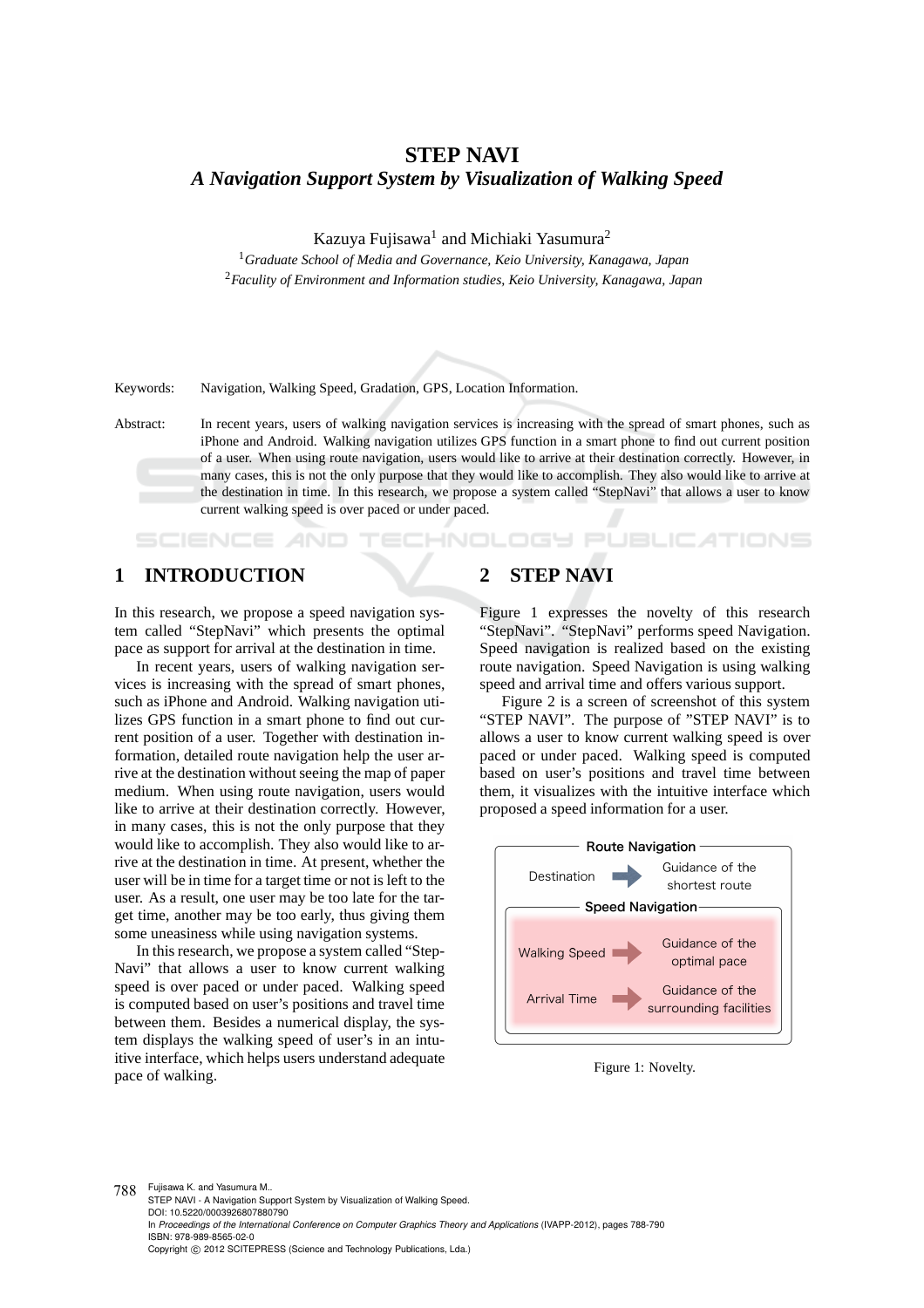

Figure 2: Step Navi.

### **2.1 Gradation Interface**

This system displays current speed and necessary speed as a numerical value of speed per minute. However, since we hardly consider walking speed by speed per minute or speed per hour, we considered that the intuitive interface which can understand necessary speed is required.

Figure 3 shows the proposed gradation interface. It is a gradation bar from red to blue, yellow sphere expresses a user's current speed and a central purple portion expresses necessary speed. Moreover, it expresses that a left-hand side of red portion has a low pace and a right-hand side of blue portion has an high pace. Therefore, if a sphere is on the right from the center, it turns out that the user can arrive earlier than time to reach. A left end expresses speed 0 m/s and the right end expresses speed twice the necessary speed. However, since necessary speed is computed from the remaining distance and the remaining time, it changes relatively.



### **2.2 Display of a Track**

Figure 4 shows the user's track. The color of the current speed in the moment is added to a user's track. The color of the current speed is a color in the position where the sphere which expresses the current speed was displayed on gradation Interface of Figure 3. When a user judges that the current speed is low pace and pick up the pace, it is for understanding pick up the pace by seeing change of the color of the track. Since the user can understand intuitively know how much speed are fluctuating, it becomes unnecessary for a user to look at a screen frequently.



Figure 4: Display of the user's track.

### **2.3 Surrounding Facilities**

Figure 5 shows the structure of the system. A surrounding facilities is recommended according to between a user's arrival time. Only a cafe and a convenience store are recommended now.